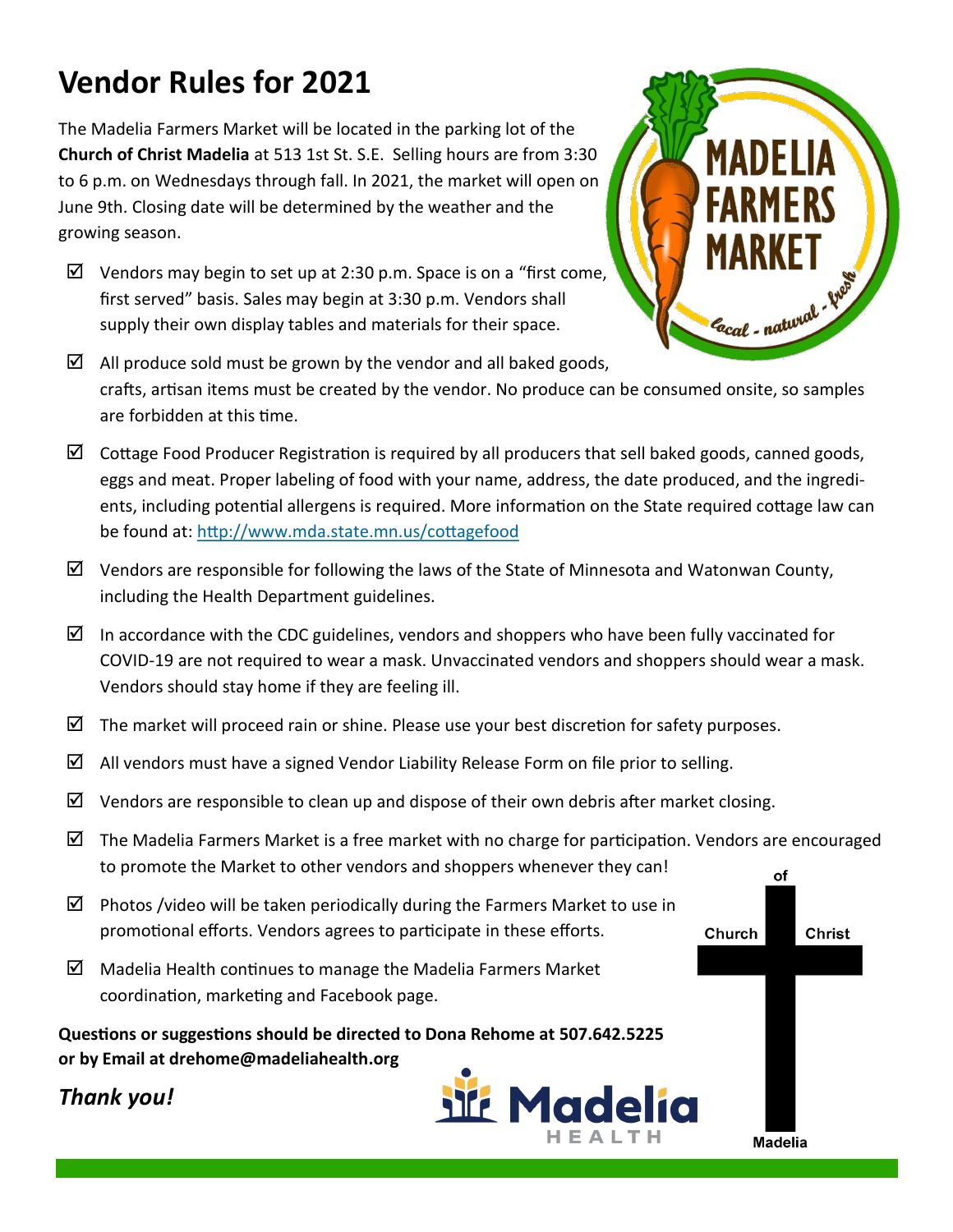

## **Location/Map**